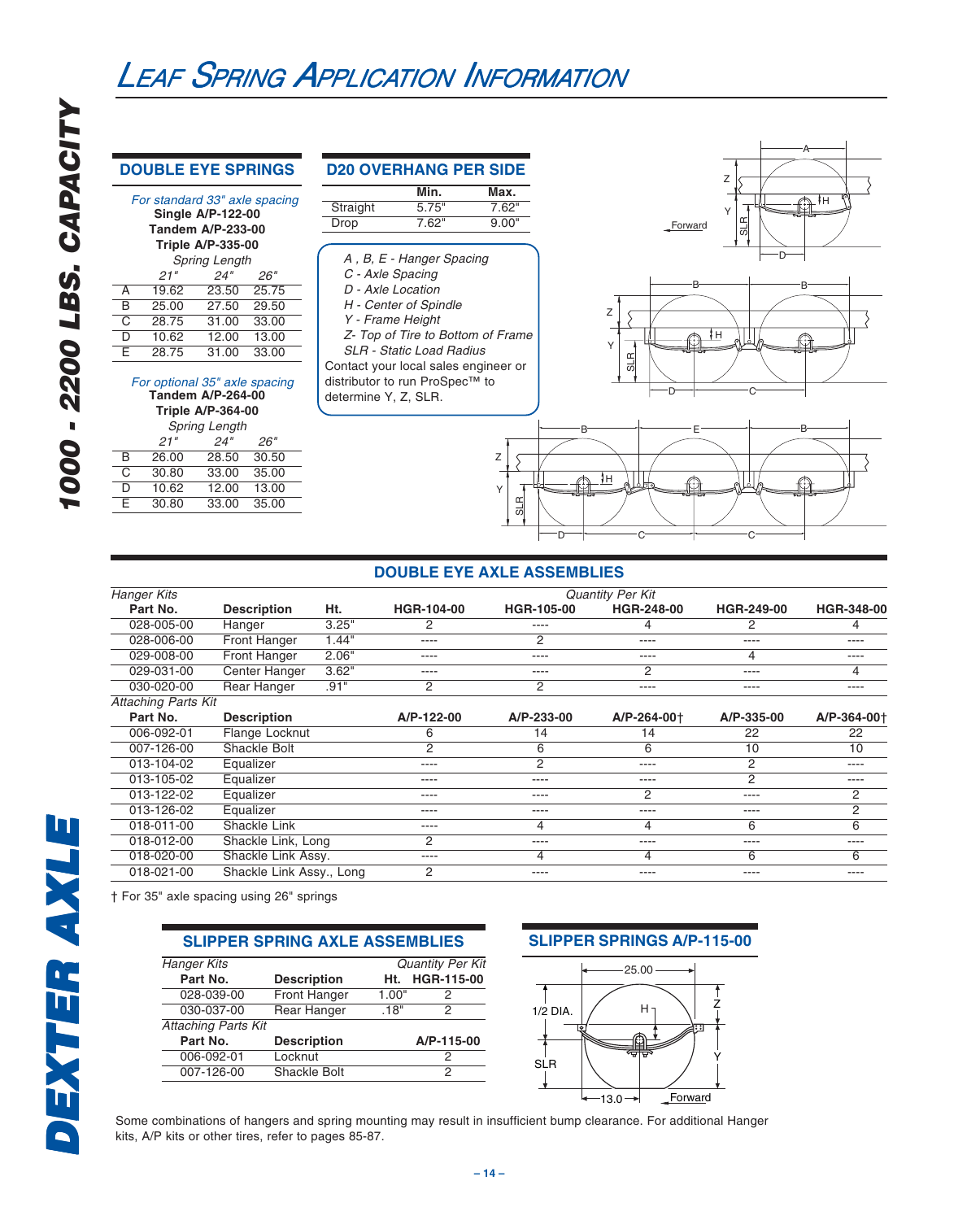### **DOUBLE EYE SPRINGS**

| For standard 33" axle spacing<br><b>Single A/P-122-00</b><br><b>Tandem A/P-233-00</b> |                   |                          |       |  |  |  |  |
|---------------------------------------------------------------------------------------|-------------------|--------------------------|-------|--|--|--|--|
|                                                                                       |                   | <b>Triple A/P-335-00</b> |       |  |  |  |  |
|                                                                                       |                   | <b>Spring Length</b>     |       |  |  |  |  |
|                                                                                       | 24"<br>21"<br>26" |                          |       |  |  |  |  |
| A                                                                                     | 19.62             | 23.50                    | 25.75 |  |  |  |  |
| B                                                                                     | 25.00             | 27.50                    | 29.50 |  |  |  |  |
| C                                                                                     | 28.75             | 31.00                    | 33.00 |  |  |  |  |
| D                                                                                     | 10.62             | 12.00                    | 13.00 |  |  |  |  |
| F                                                                                     | 28.75             | 31.00                    | 33.00 |  |  |  |  |

### For optional 35" axle spacing

| <b>Tandem A/P-264-00</b><br><b>Triple A/P-364-00</b> |       |       |       |  |  |
|------------------------------------------------------|-------|-------|-------|--|--|
| <b>Spring Length</b>                                 |       |       |       |  |  |
|                                                      | 21"   | 24"   | 26"   |  |  |
| B                                                    | 26.00 | 28.50 | 30.50 |  |  |
| C                                                    | 30.80 | 33.00 | 35.00 |  |  |
| D                                                    | 10.62 | 12.00 | 13.00 |  |  |
| F                                                    | 30.80 | 33.00 | 35.00 |  |  |
|                                                      |       |       |       |  |  |

### **D35 OVERHANG PER SIDE**

|              | Min.                | Disc.* | Max.   |
|--------------|---------------------|--------|--------|
| Straight     | 5.62"               | 7.5"   | 9.00"  |
| 4" Drop      | 7.00"               | 7.5"   | 9.00"  |
| 6" Drop      | 7.87"               | 7.87"  | 9.00"  |
| 3" dia. Str. | $5.62$ <sup>"</sup> | 7.5"   | 11.50" |
| 3" dia. Drop | 7.00"               | 7.5"   | 11.50" |
| Nev-R-Lube™  | 5.31"               |        | 9.00"  |

\* Minimum overhang with disc brakes







### **DOUBLE EYE AXLE ASSEMBLIES**

| <b>Hanger Kits</b>         |                          |       |                   |                | <b>Quantity Per Kit</b> |                   |             |
|----------------------------|--------------------------|-------|-------------------|----------------|-------------------------|-------------------|-------------|
| Part No.                   | <b>Description</b>       | Ht.   | <b>HGR-104-00</b> | HGR-105-00     | <b>HGR-248-00</b>       | <b>HGR-249-00</b> | HGR-348-00  |
| 028-005-00                 | Hanger                   | 3.25" | 2                 | ----           | 4                       | 2                 |             |
| 028-006-00                 | Front Hanger             | 1.44" | ----              | 2              | ----                    | ----              | $- - -$     |
| 029-008-00                 | <b>Front Hanger</b>      | 2.06" | ----              | ----           | ----                    | 4                 | $- - - -$   |
| 029-031-00                 | Center Hanger            | 3.62" | ----              | ----           | $\overline{2}$          | ----              | 4           |
| 030-020-00                 | <b>Rear Hanger</b>       | .91"  | 2                 | 2              | ----                    | ----              | ----        |
| <b>Attaching Parts Kit</b> |                          |       |                   |                |                         |                   |             |
| Part No.                   | <b>Description</b>       |       | A/P-122-00        | A/P-233-00     | A/P-264-00+             | A/P-335-00        | A/P-364-00+ |
| 006-092-01                 | Flange Locknut           |       | 6                 | 14             | 14                      | 22                | 22          |
| 007-126-00                 | Shackle Bolt             |       | 2                 | 6              | 6                       | 10                | 10          |
| 013-104-02                 | Equalizer                |       | ----              | $\overline{2}$ | ----                    | 2                 | ----        |
| 013-105-02                 | Equalizer                |       | ----              | ----           | ----                    | $\overline{2}$    | ----        |
| 013-122-02                 | Equalizer                |       | ----              | ----           | 2                       | ----              | 2           |
| 013-126-02                 | Equalizer                |       | ----              | ----           | ----                    | ----              | 2           |
| 018-011-00                 | Shackle Link             |       | ----              | 4              | 4                       | 6                 | 6           |
| 018-012-00                 | Shackle Link, Long       |       | 2                 | ----           | ----                    | ----              | $- - - -$   |
| 018-020-00                 | Shackle Link Assy.       |       | $- - - -$         | 4              | 4                       | 6                 | 6           |
| 018-021-00                 | Shackle Link Assy., Long |       | 2                 | ----           | ----                    | ----              | $- - - -$   |

† For 35" axle spacing with 26" springs

**DEXTER AXLE DEXTER AXLE**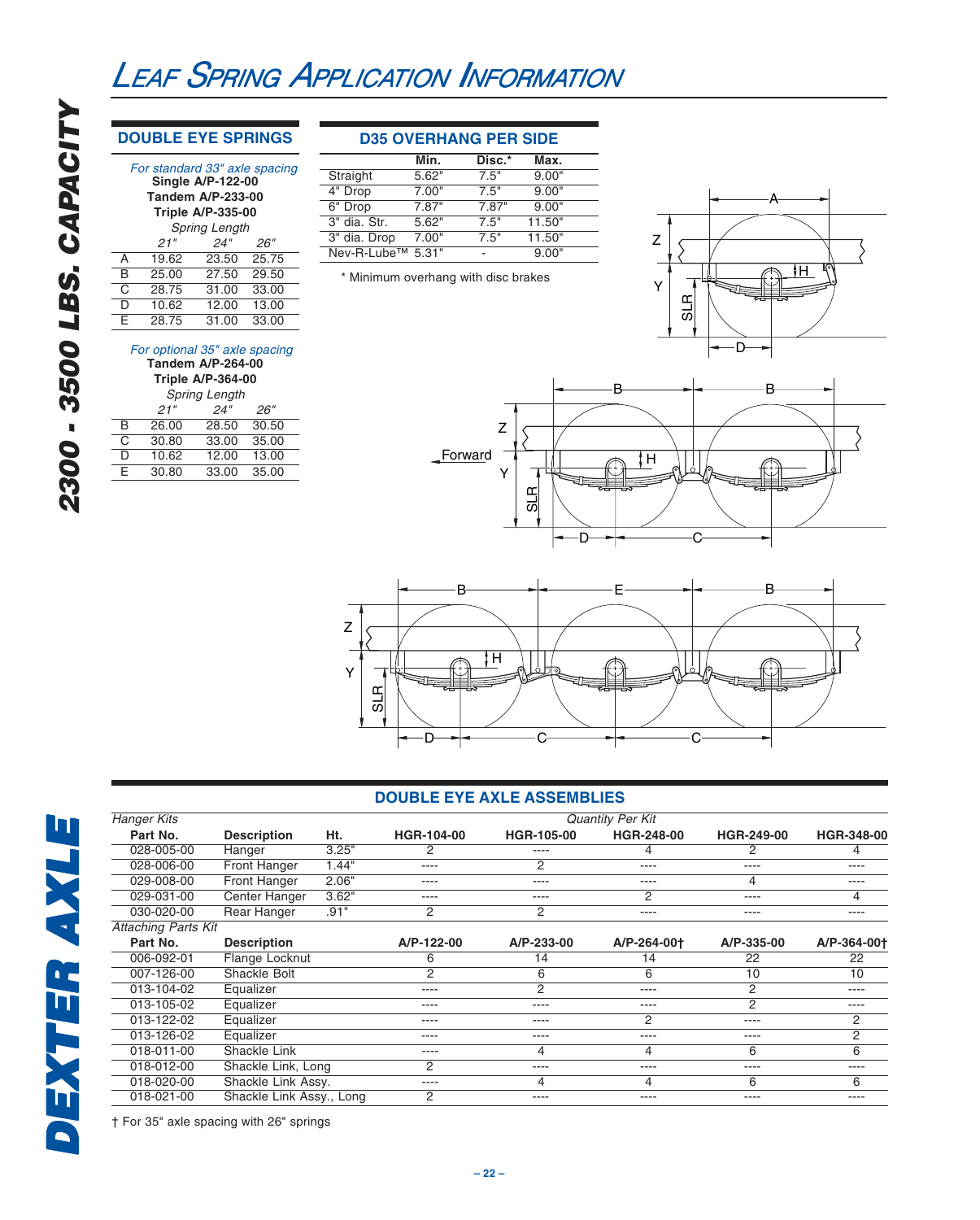

|                            |                      |       | <b>SLIPPER SPRING AXLE ASSEMBLIES</b> |                         |                    |                   |                         |
|----------------------------|----------------------|-------|---------------------------------------|-------------------------|--------------------|-------------------|-------------------------|
| <b>Hanger Kits</b>         |                      |       |                                       | <b>Quantity Per Kit</b> |                    |                   |                         |
| Part No.                   | <b>Description</b>   | Ht.   | HGR-110-00                            | <b>HGR-202-00</b>       | <b>HGR-302-00</b>  |                   |                         |
| 028-001-00                 | <b>Front Hanger</b>  | 4.25" | 2                                     |                         |                    |                   |                         |
| 029-001-00                 | <b>Center Hanger</b> | 3.50" | ----                                  |                         | 4                  |                   |                         |
| 030-028-00                 | Rear Hanger          | 4.00" | 2                                     | C                       | 2                  |                   |                         |
| <b>Attaching Parts Kit</b> |                      |       |                                       |                         |                    |                   |                         |
| Part No.                   | <b>Description</b>   |       | A/P-103-00                            | $A/P - 202 - 00§$       | $A/P - 216 - 00^+$ | $A/P - 302 - 00§$ | A/P-316-00 <sup>#</sup> |
| 006-007-01                 | $9/16 - 18$ Locknut  |       | 2                                     |                         |                    | 6                 |                         |
| 006-011-00                 | Keeper Nut           |       | 2                                     |                         |                    | 6                 | 6                       |
| 006-111-00                 | <b>Equalizer Nut</b> |       | ----                                  | C                       |                    |                   |                         |
| 007-001-01                 | Equalizer Bolt       |       | ----                                  | 2                       | 2                  | 4                 | 4                       |
| 007-007-00                 | Keeper Bolt          |       | 2                                     |                         |                    | 6                 | ิค                      |
| 007-017-00                 | Spring Eye Bolt      |       | 2                                     |                         | 4                  | 6                 | 6                       |
| 013-004-00                 | Equalizer            |       | ----                                  | റ                       | ----               |                   | $---$                   |
| 013-044-01                 | Equalizer            |       | ----                                  | ----                    | 2                  | ----              |                         |

§ For 33.5" axle spacing

‡ For 36" axle spacing

Some combinations of hangers and spring mounting may result in insufficient bump clearance. For additional Hanger kits, AP kits or other tires, refer to pages 85-87.

**DEXTER AXLE DEXTER AXLE**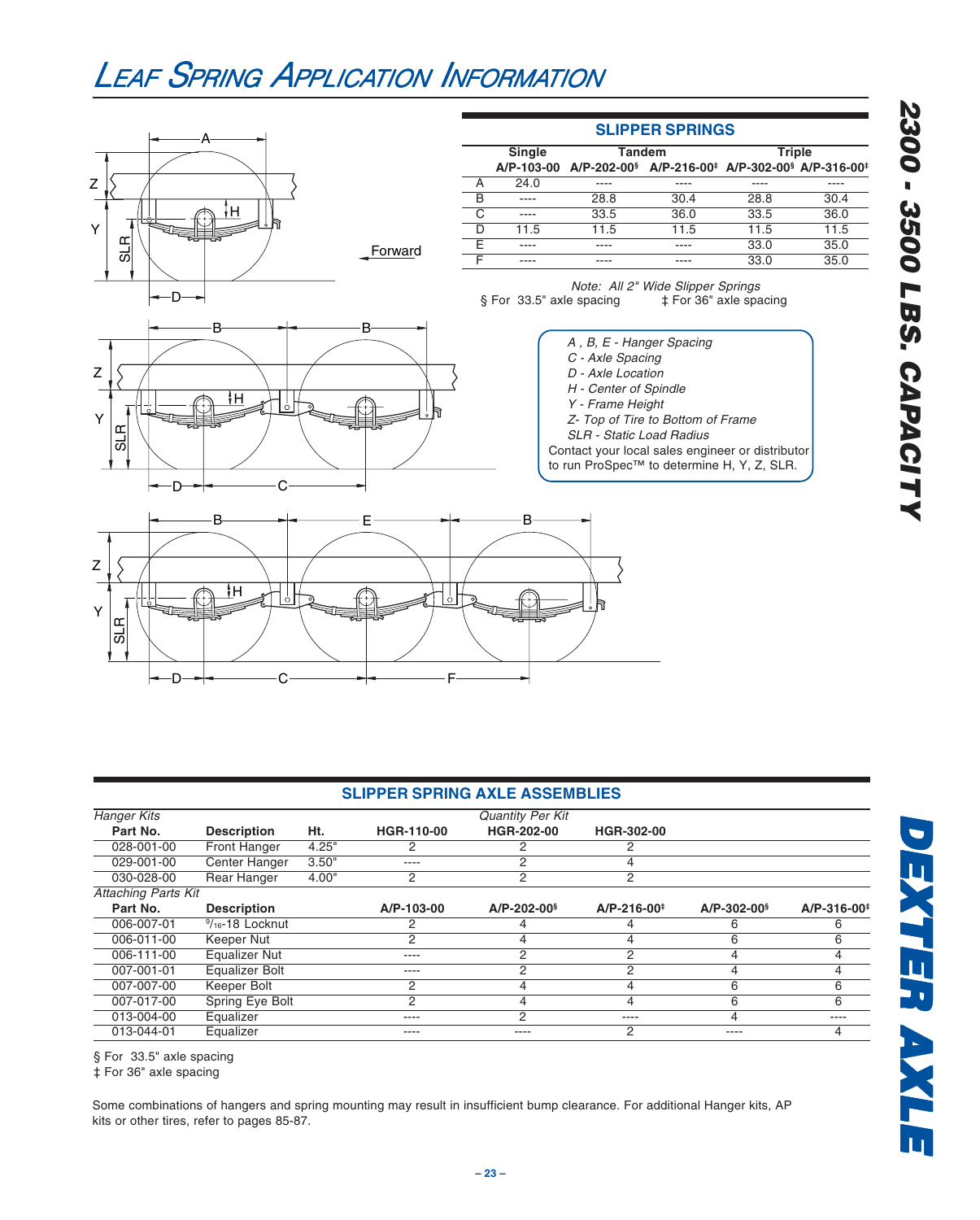### **DOUBLE EYE SPRINGS**

For standard 33" axle spacing **Single A/P-122-00 Tandem A/P-233-00 Triple A/P-335-00** Spring Length<br>
21" 24"

 $24''$   $26''$ 

### **D52 OVERHANG PER SIDE**

|                         | Min.  | Disc.* | Max.  |
|-------------------------|-------|--------|-------|
| Straight                | 6.63" | 9.00"  | 9.50" |
| 4" Drop-Short           | 7.87" | 9.00"  | 9.50" |
| 4" Drop                 | 8.25" | 9.00"  | 9.50" |
| Nev-R-Lube <sup>™</sup> | 6.19" | 9.00"  | 9.50" |
|                         |       |        |       |

#### \* Minimum overhang with disc brakes

### D A H Z Y SLR





D 10.62 12.00 13.00 E 28.75 31.00 33.00

A 19.62 23.50 25.75<br>B 25.00 27.50 29.50 B 25.00 27.50 29.50<br>C 28.75 31.00 33.00

 $\frac{C}{D}$  28.75

| <b>Triple A/P-364-00</b> |       |       |       |  |  |  |  |
|--------------------------|-------|-------|-------|--|--|--|--|
| <b>Spring Length</b>     |       |       |       |  |  |  |  |
| 21"<br>24"<br>26"        |       |       |       |  |  |  |  |
| B                        | 26.00 | 28.50 | 30.50 |  |  |  |  |
| C                        | 30.80 | 33.00 | 35.00 |  |  |  |  |
| D                        | 10.62 | 12.00 | 13.00 |  |  |  |  |
| F                        | 30.80 | 33.00 | 35.00 |  |  |  |  |



### **DOUBLE EYE AXLE ASSEMBLIES**

| <b>Hanger Kits</b>         |                          |       |            |                   | <b>Quantity Per Kit</b> |                   |             |
|----------------------------|--------------------------|-------|------------|-------------------|-------------------------|-------------------|-------------|
| Part No.                   | <b>Description</b>       | Ht.   | HGR-104-00 | <b>HGR-105-00</b> | <b>HGR-248-00</b>       | <b>HGR-249-00</b> | HGR-348-00  |
| 028-005-00                 | Hanger                   | 3.25" | 2          | ----              | 4                       | 2                 |             |
| 028-006-00                 | <b>Front Hanger</b>      | 1.44" | ----       | 2                 | ----                    | ----              | ----        |
| 029-008-00                 | <b>Front Hanger</b>      | 2.06" | ----       | ----              | ----                    | 4                 | $- - - -$   |
| 029-031-00                 | Center Hanger            | 3.62" | ----       | ----              | $\overline{2}$          | ----              | 4           |
| 030-020-00                 | <b>Rear Hanger</b>       | .91"  | 2          | $\overline{2}$    | ----                    | ----              | ----        |
| <b>Attaching Parts Kit</b> |                          |       |            |                   |                         |                   |             |
| Part No.                   | <b>Description</b>       |       | A/P-122-00 | A/P-233-00        | A/P-264-00+             | A/P-335-00        | A/P-364-00+ |
| 006-092-01                 | Flange Locknut           |       | 6          | 14                | 14                      | 22                | 22          |
| 007-126-00                 | Shackle Bolt             |       | 2          | 6                 | 6                       | 10                | 10          |
| 013-104-02                 | Equalizer                |       | ----       | 2                 | ----                    | 2                 | $- - - -$   |
| 013-105-02                 | Equalizer                |       | ----       | ----              | ----                    | 2                 | $---$       |
| 013-122-02                 | Equalizer                |       | ----       | ----              | 2                       | $- - - -$         | 2           |
| 013-126-02                 | Equalizer                |       | ----       | ----              | ----                    | $- - - -$         | 2           |
| 018-011-00                 | <b>Shackle Link</b>      |       | ----       | 4                 | 4                       | 6                 | 6           |
| 018-012-00                 | Shackle Link, Long       |       | 2          | ----              | ----                    | ----              | ----        |
| 018-020-00                 | Shackle Link Assy.       |       | ----       | 4                 | 4                       | 6                 | 6           |
| 018-021-00                 | Shackle Link Assy., Long |       | 2          | ----              | ----                    | ----              | ----        |

**DEXTER AXLE DEXTER AXLE**

DEXTER AXLE

† For 35" axle spacing with 26" springs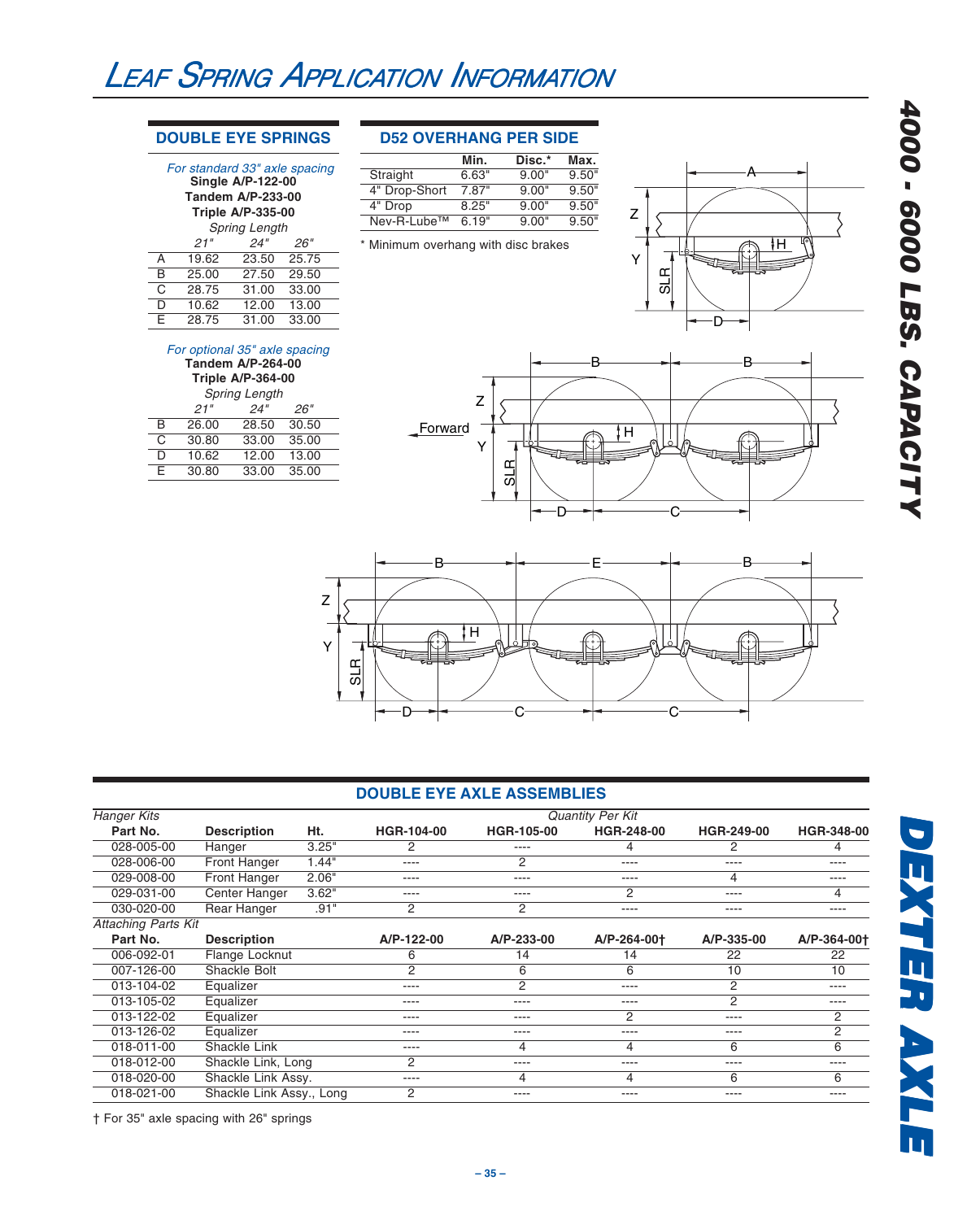

### **SLIPPER SPRING AXLE ASSEMBLIES**

| <b>Hanger Kits</b>         |                            |       | Quantity Per Kit |                   |                    |                   |                         |
|----------------------------|----------------------------|-------|------------------|-------------------|--------------------|-------------------|-------------------------|
| Part No.                   | <b>Description</b>         | Ht.   | HGR-110-00       | HGR-202-00        | HGR-302-00         |                   |                         |
| 028-001-00                 | Front Hanger               | 4.25" |                  |                   | 2                  |                   |                         |
| 029-001-00                 | <b>Center Hanger</b>       | 3.50" | ----             | 2                 | 4                  |                   |                         |
| 030-028-00                 | <b>Rear Hanger</b>         | 4.00" | 2                | 2                 | 2                  |                   |                         |
| <b>Attaching Parts Kit</b> |                            |       |                  |                   |                    |                   |                         |
| Part No.                   | <b>Description</b>         |       | A/P-103-00       | $A/P - 202 - 00§$ | $A/P - 216 - 00^+$ | $A/P - 302 - 00§$ | A/P-316-00 <sup>+</sup> |
| 006-007-01                 | $\frac{9}{16}$ -18 Locknut |       |                  |                   |                    | 6                 | 6                       |
| 006-011-00                 | Keeper Nut                 |       | 2                |                   | 4                  | 6                 | 6                       |
| 006-111-00                 | <b>Equalizer Nut</b>       |       | ----             | 2                 | 2                  |                   |                         |
| 007-001-01                 | Equalizer Bolt             |       | ----             | 2                 | 2                  | 4                 |                         |
| 007-007-00                 | Keeper Bolt                |       | 2                | 4                 | 4                  | 6                 | 6                       |
| 007-017-00                 | Spring Eye Bolt            |       | 2                | 4                 | 4                  | 6                 | 6                       |
| 013-004-00                 | Equalizer                  |       | ----             | 2                 | $- - - -$          | 4                 | ----                    |
| 013-044-01                 | Equalizer                  |       | ----             | ----              | 2                  | ----              | 4                       |

§ For 33.5" axle spacing

C

D F

‡ For 36" axle spacing

Some combinations of hangers and spring mounting may result in insufficient bump clearance. For additional Hanger kits, AP kits or other tires, refer to pages 85-87.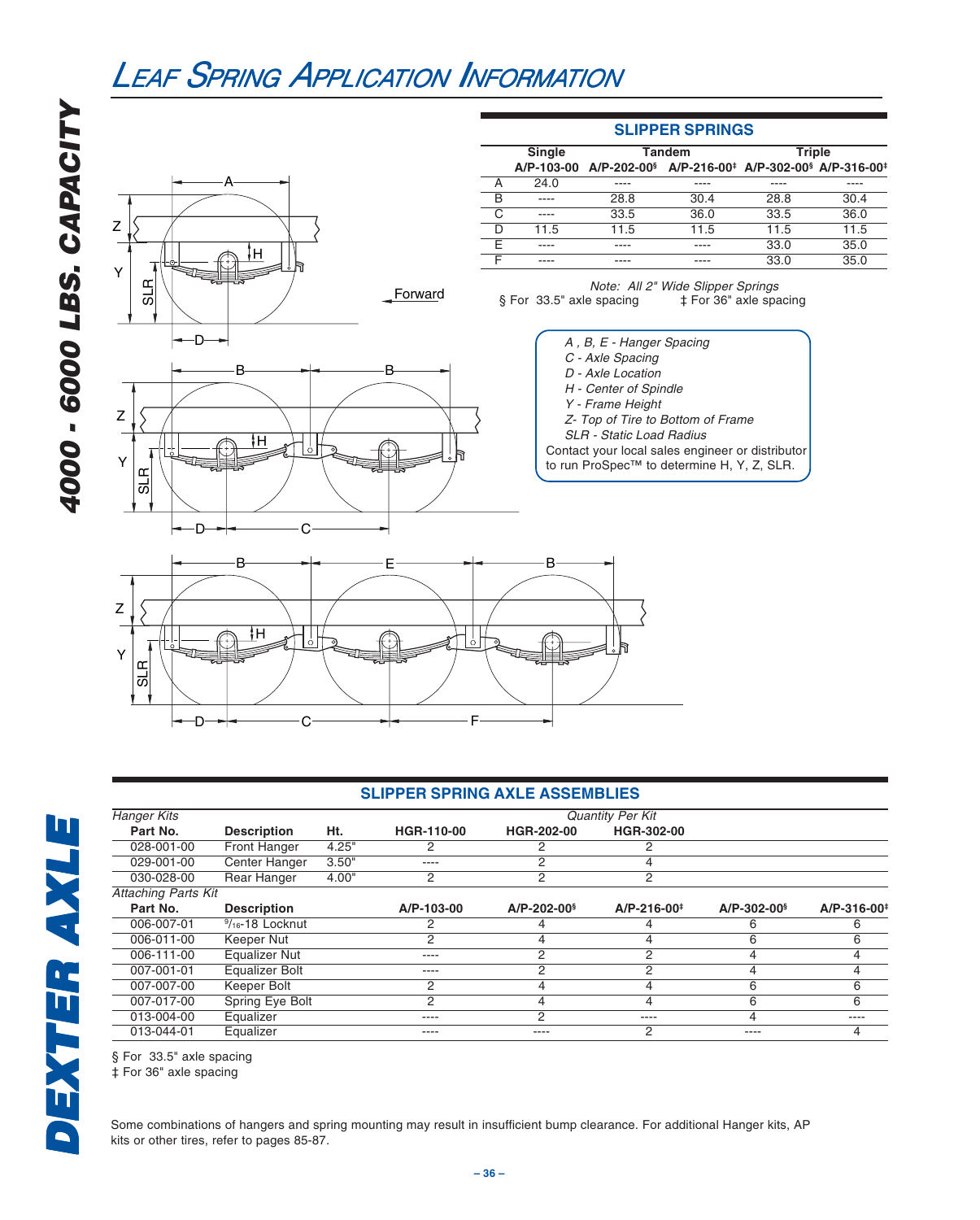### **DOUBLE EYE SPRINGS**

### For standard 33" axle spacing

| r or standard oo laxic spacing<br><b>Single A/P-122-00</b> |                          |       |       |  |  |  |  |  |  |
|------------------------------------------------------------|--------------------------|-------|-------|--|--|--|--|--|--|
| <b>Tandem A/P-233-00</b>                                   |                          |       |       |  |  |  |  |  |  |
|                                                            | <b>Triple A/P-335-00</b> |       |       |  |  |  |  |  |  |
| <b>Spring Length</b>                                       |                          |       |       |  |  |  |  |  |  |
|                                                            | 21"                      | 24"   | 26"   |  |  |  |  |  |  |
| A                                                          | 19.62                    | 23.50 | 25.75 |  |  |  |  |  |  |
| B                                                          | 25.00                    | 27.50 | 29.50 |  |  |  |  |  |  |
| $\overline{\text{C}}$                                      | 28.75                    | 31.00 | 33.00 |  |  |  |  |  |  |
| $\overline{\mathsf{D}}$                                    | 10.62                    | 12.00 | 13.00 |  |  |  |  |  |  |
| E                                                          | 28.75                    | 31.00 | 33.00 |  |  |  |  |  |  |

### For optional 35" axle spacing

| <b>Tandem A/P-264-00</b><br><b>Triple A/P-364-00</b> |                   |       |       |  |  |  |  |  |
|------------------------------------------------------|-------------------|-------|-------|--|--|--|--|--|
| <b>Spring Length</b>                                 |                   |       |       |  |  |  |  |  |
|                                                      | 24"<br>21"<br>26" |       |       |  |  |  |  |  |
| B                                                    | 26.00             | 28.50 | 30.50 |  |  |  |  |  |
| C                                                    | 30.80             | 33.00 | 35.00 |  |  |  |  |  |
| D                                                    | 10.62             | 12.00 | 13.00 |  |  |  |  |  |
| F                                                    | 30.80             | 33.00 | 35.00 |  |  |  |  |  |
|                                                      |                   |       |       |  |  |  |  |  |

### **D60 OVERHANG PER SIDE**

|                         | Min.  | Disc.* | Max.   |
|-------------------------|-------|--------|--------|
| Straight                | 6.63" | 9.00"  | 10.00" |
| 4" Drop-Short           | 7.87" | 9.00"  | 10.00" |
| 4" Drop                 | 8.25" | 9.00"  | 10.00" |
| Nev-R-Lube <sup>™</sup> | 6.19" | 9.00"  | 10.00" |

\* Minimum overhang with disc brakes

### **D70 OVERHANG PER SIDE**

|                   | Min.  | Max.  |  |
|-------------------|-------|-------|--|
| Straight          | 6.63" | 9.00" |  |
| 4" Drop           | 7.87" | 9.00" |  |
| Nev-R-Lube™ 6.37" |       | 9.00" |  |







### **DOUBLE EYE AXLE ASSEMBLIES**

| <b>Hanger Kits</b>         |                          |       | <b>Quantity Per Kit</b> |                   |                |                   |             |
|----------------------------|--------------------------|-------|-------------------------|-------------------|----------------|-------------------|-------------|
| Part No.                   | <b>Description</b>       | Ht.   | <b>HGR-104-00</b>       | <b>HGR-105-00</b> | HGR-248-00     | <b>HGR-249-00</b> | HGR-348-00  |
| 028-005-00                 | Hanger                   | 3.25" | 2                       | ----              | 4              | 2                 | 4           |
| 028-006-00                 | Front Hanger             | 1.44" | ----                    | 2                 | ----           | ----              | ----        |
| 029-008-00                 | <b>Front Hanger</b>      | 2.06" | $- - -$                 | ----              | ----           | 4                 | ----        |
| 029-031-00                 | Center Hanger            | 3.62" | $- - -$                 | ----              | $\overline{2}$ | ----              | 4           |
| 030-020-00                 | <b>Rear Hanger</b>       | .91"  | 2                       | $\overline{2}$    | ----           | ----              | ----        |
| <b>Attaching Parts Kit</b> |                          |       |                         |                   |                |                   |             |
| Part No.                   | <b>Description</b>       |       | A/P-122-00              | A/P-233-00        | A/P-264-00+    | A/P-335-00        | A/P-364-00+ |
| 006-092-01                 | Flange Locknut           |       | 6                       | 14                | 14             | 22                | 22          |
| 007-126-00                 | Shackle Bolt             |       | 2                       | 6                 | 6              | 10                | 10          |
| 013-104-02                 | Equalizer                |       | ----                    | $\overline{2}$    | ----           | 2                 | ----        |
| 013-105-02                 | Equalizer                |       | ----                    | ----              | ----           | 2                 | ----        |
| 013-122-02                 | Equalizer                |       | $- - -$                 | ----              | $\overline{2}$ | ----              | 2           |
| 013-126-02                 | Equalizer                |       | ----                    | ----              | ----           | ----              | 2           |
| 018-011-00                 | Shackle Link             |       | ----                    | 4                 | 4              | 6                 | 6           |
| 018-012-00                 | Shackle Link, Long       |       | 2                       | ----              | ----           | ----              | ----        |
| 018-020-00                 | Shackle Link Assy.       |       | ----                    | 4                 | 4              | 6                 | 6           |
| 018-021-00                 | Shackle Link Assy., Long |       | 2                       | ----              | ----           | ----              | ----        |

† For 35" axle spacing using 26" springs

**DEXTER AXLE DEXTER AXLE**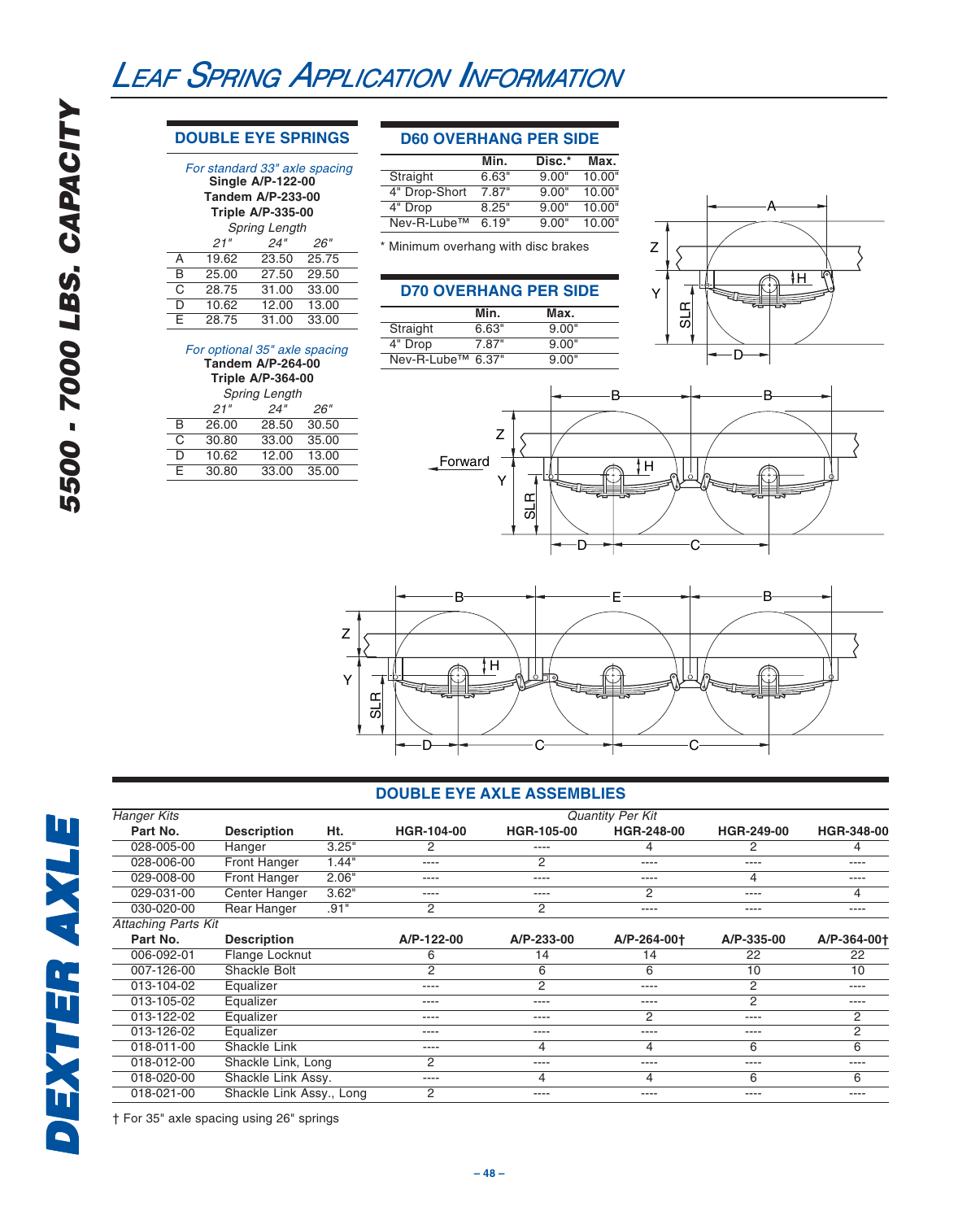



### **SLIPPER SPRINGS**

|   | <b>Single</b> | <b>Tandem</b>                                                                                              |      | <b>Triple</b> |      |
|---|---------------|------------------------------------------------------------------------------------------------------------|------|---------------|------|
|   |               | A/P-103-00 A/P-202-00 <sup>§</sup> A/P-216-00 <sup>‡</sup> A/P-302-00 <sup>§</sup> A/P-316-00 <sup>‡</sup> |      |               |      |
|   | 24.0          | ----                                                                                                       | ---- | ----          |      |
| R | ----          | 28.8                                                                                                       | 30.4 | 28.8          | 30.4 |
|   | ----          | 33.5                                                                                                       | 36.0 | 33.5          | 36.0 |
|   | 11.5          | 11.5                                                                                                       | 11.5 | 11.5          | 11.5 |
|   | ----          | ----                                                                                                       | ---- | 33.0          | 35.0 |
|   | ----          |                                                                                                            |      | 33.0          | 35.0 |

Note: All 2" Wide Slipper Springs<br>
a spacing  $\begin{array}{r} 1 + 1 = 0 \\ 1 + 1 = 0 \end{array}$  For 36" axle spacing § For 33.5" axle spacing

- A , B, E Hanger Spacing
- C Axle Spacing
- D Axle Location
- H Center of Spindle
- Y Frame Height
- Z- Top of Tire to Bottom of Frame SLR - Static Load Radius
- 
- Contact your local sales engineer or distributor to run ProSpec™ to determine H, Y, Z, SLR.



DEXTER AXLE



#### **SLIPPER SPRING AXLE ASSEMBLIES**

| <b>Hanger Kits</b>  |                       |       |                |                   | <b>Quantity Per Kit</b> |                   |                         |
|---------------------|-----------------------|-------|----------------|-------------------|-------------------------|-------------------|-------------------------|
| Part No.            | <b>Description</b>    | Ht.   | HGR-110-00     | HGR-202-00        | HGR-302-00              |                   |                         |
| 028-001-00          | <b>Front Hanger</b>   | 4.25" | 2              |                   |                         |                   |                         |
| 029-001-00          | <b>Center Hanger</b>  | 3.50" | ----           | 2                 |                         |                   |                         |
| 030-028-00          | Rear Hanger           | 4.00" | 2              | 2                 | 2                       |                   |                         |
| Attaching Parts Kit |                       |       |                |                   |                         |                   |                         |
| Part No.            | <b>Description</b>    |       | A/P-103-00     | $A/P - 202 - 00§$ | $A/P - 216 - 00^+$      | $A/P - 302 - 00§$ | A/P-316-00 <sup>+</sup> |
| 006-007-01          | $9/16 - 18$ Locknut   |       | 2              |                   |                         | 6                 |                         |
| 006-011-00          | Keeper Nut            |       | 2              |                   |                         |                   |                         |
| 006-111-00          | <b>Equalizer Nut</b>  |       | ----           | 2                 | 2                       |                   |                         |
| 007-001-01          | <b>Equalizer Bolt</b> |       | ----           | C                 | C                       |                   |                         |
| 007-007-00          | Keeper Bolt           |       | 2              |                   | 4                       | ь.                | ĸ                       |
| 007-017-00          | Spring Eye Bolt       |       | $\overline{2}$ | 4                 | 4                       | 6                 | 6                       |
| 013-004-00          | Equalizer             |       | ----           | 2                 | ----                    |                   | ----                    |
| 013-044-01          | Equalizer             |       | ----           |                   | 2                       |                   |                         |

§ For 33.5" axle spacing

‡ For 36" axle spacing

Some combinations of hangers and spring mounting may result in insufficient bump clearance. For additional Hanger kits, AP kits or other tires, refer to pages 85-87.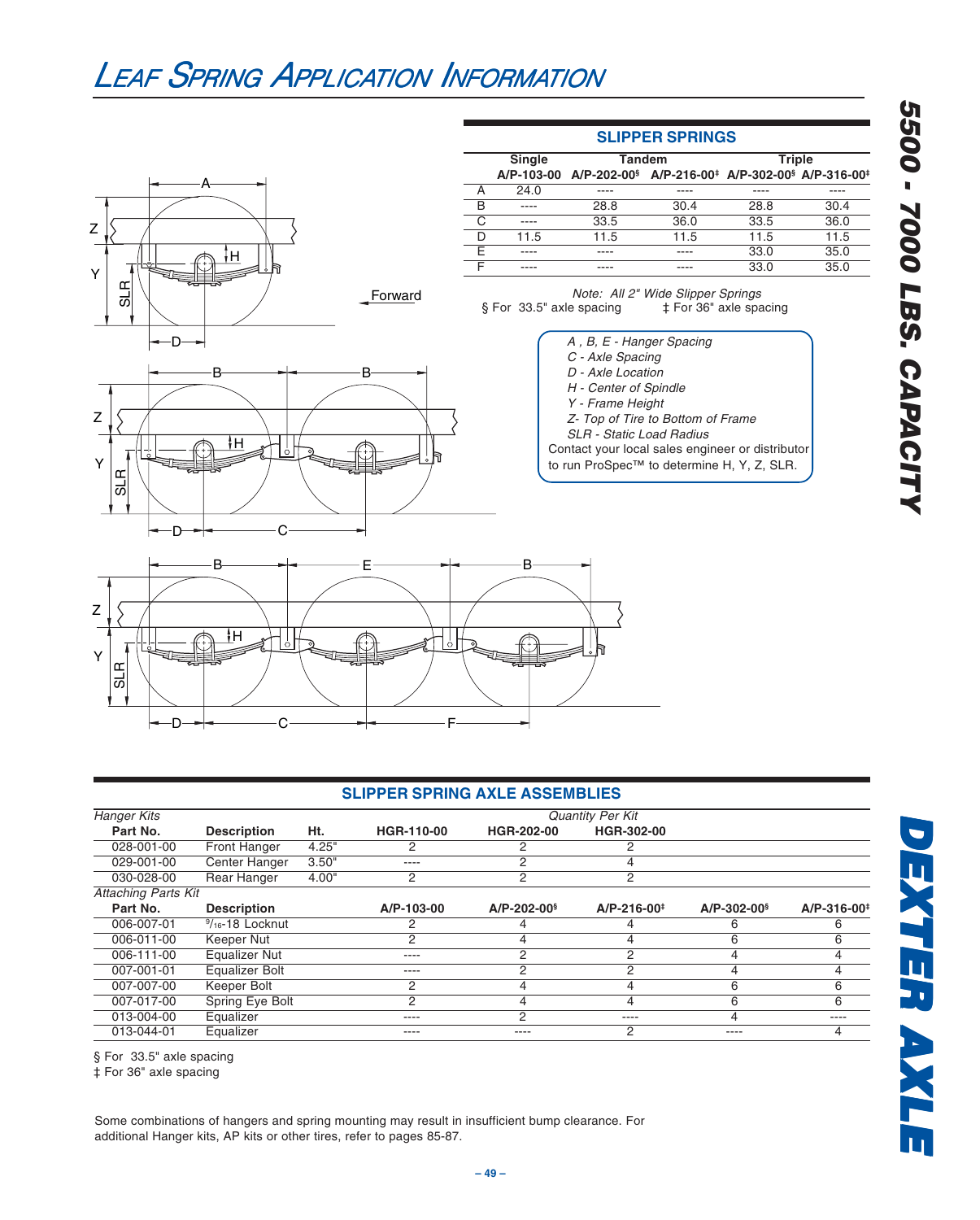### **SLIPPER SPRING AXLE ASSEMBLIES**

| <b>Hanger Kits</b>         |                      |      |            | <b>Quantity Per Kit</b> |                    |                               |                         |
|----------------------------|----------------------|------|------------|-------------------------|--------------------|-------------------------------|-------------------------|
| Part No.                   | <b>Description</b>   | Ht.  | HGR-138-00 | HGR-238-00              | HGR-338-00         |                               |                         |
| 028-009-01                 | Front Hanger         | 5.00 |            |                         | 2                  |                               |                         |
| 029-005-01                 | Center Hanger        | 4.50 | ----       | 2                       |                    |                               |                         |
| 030-006-01                 | Rear Hanger          | 6.38 | 2          | 2                       | 2                  |                               |                         |
| <b>Attaching Parts Kit</b> |                      |      |            |                         |                    |                               |                         |
| Part No.                   | <b>Description</b>   |      | A/P-103-00 | $A/P - 202 - 00§$       | $A/P - 216 - 00^+$ | $A/P - 302 - 00$ <sup>§</sup> | A/P-316-00 <sup>+</sup> |
| 006-007-01                 | $9/16 - 18$ Locknut  |      |            |                         | 4                  | 6                             | 6                       |
| 006-011-00                 | Keeper Nut           |      | 2          | 4                       | 4                  | 6                             | 6                       |
| 006-111-00                 | <b>Equalizer Nut</b> |      | ----       | 2                       | 2                  |                               | 4                       |
| 007-001-01                 | Equalizer Bolt       |      | ----       | 2                       | 2                  | 4                             | 4                       |
| 007-007-00                 | Keeper Bolt          |      | 2          |                         |                    | 6                             | 6                       |
| 007-017-00                 | Spring Eye Bolt      |      | 2          | 4                       | 4                  | 6                             | 6                       |
| 013-004-00                 | Equalizer            |      | ----       | 2                       | ----               | 4                             | ----                    |
| 013-044-01                 | Equalizer            |      | ----       | ----                    | 2                  | ----                          | 4                       |

§ For 33.5" axle spacing  $\uparrow$  For 36" axle spacing

| <b>SLIPPER SPRINGS</b> |        |                                                                                                            |      |               |      |  |  |  |
|------------------------|--------|------------------------------------------------------------------------------------------------------------|------|---------------|------|--|--|--|
|                        | Single | Tandem                                                                                                     |      | <b>Triple</b> |      |  |  |  |
|                        |        | A/P-103-00 A/P-202-00 <sup>§</sup> A/P-216-00 <sup>‡</sup> A/P-302-00 <sup>§</sup> A/P-316-00 <sup>‡</sup> |      |               |      |  |  |  |
| А                      | 24.0   |                                                                                                            |      |               |      |  |  |  |
| B                      |        | 28.8                                                                                                       | 30.4 | 28.8          | 30.4 |  |  |  |
| C                      |        | 33.5                                                                                                       | 36.0 | 33.5          | 36.0 |  |  |  |
| D                      | 11.5   | 11.5                                                                                                       | 11.5 | 11.5          | 11.5 |  |  |  |
|                        |        |                                                                                                            |      | 33.0          | 35.0 |  |  |  |

Note: All 2" Wide Slipper Springs

- A , B, E Hanger Spacing
- C Axle Spacing
- D Axle Location
- H Center of Spindle
- Y Frame Height
- Z- Top of Tire to Bottom of Frame
- SLR Static Load Radius
- Contact your local sales engineer or
- distributor to run ProSpec™ to
- determine Y, Z, SLR.

Some combinations of hangers and spring mounting may result in insufficient bump clearance. For additional Hanger kits, AP kits or other tires, refer to pages 85-87.

| <b>D72 OVERHANG PER SIDE</b> |
|------------------------------|
|------------------------------|

| Max.  |
|-------|
| 9.00" |
| 9.00" |
|       |

| <b>Single axles</b>      |
|--------------------------|
| require 1 HAP-105-00 kit |
| <b>Tandem axles</b>      |
| require 1 HAP-105-00 kit |
| and 1 HAP-205-01 kits    |
| <b>Triple axles</b>      |
| require 1 HAP-105-00 kit |
| and 2 HAP-205-01 kits    |





### **RUBBER BUSHED SUSPENSION**

| Part No.   | <b>Description</b>                          |       | Ht. HAP-105-00 HAP-205-01 |   |
|------------|---------------------------------------------|-------|---------------------------|---|
| 028-068-02 | <b>Front Hanger</b>                         | 5.50" | 2                         |   |
| 029-039-04 | Center Hanger                               | 4.50" |                           | 2 |
| 030-068-02 | Rear Hanger                                 | 4.85" | 2                         |   |
| 006-011-00 | $5/16 - 18$ UNC Locknut                     |       | 2                         | 2 |
| 006-038-00 | <sup>5</sup> / <sub>8</sub> -11 UNC Locknut |       | 2                         | 2 |
| 006-112-00 | 1-8 UNC Locknut                             |       |                           | 2 |
| 007-007-00 | Keeper Bolt                                 |       | 2                         | 2 |
| 007-181-00 | Spring Eye Bolt                             |       | 2                         | 2 |
| 007-182-00 | <b>Equalizer Bolt</b>                       |       |                           | 2 |
| 013-117-03 | Equalizer                                   |       |                           | 2 |
| 059-200-00 | Decal                                       |       |                           |   |
| 059-203-00 | <b>Instruction Sheet</b>                    |       |                           |   |

**7200 LBS. CAPACITY**

7200 LBS. CAPACITY